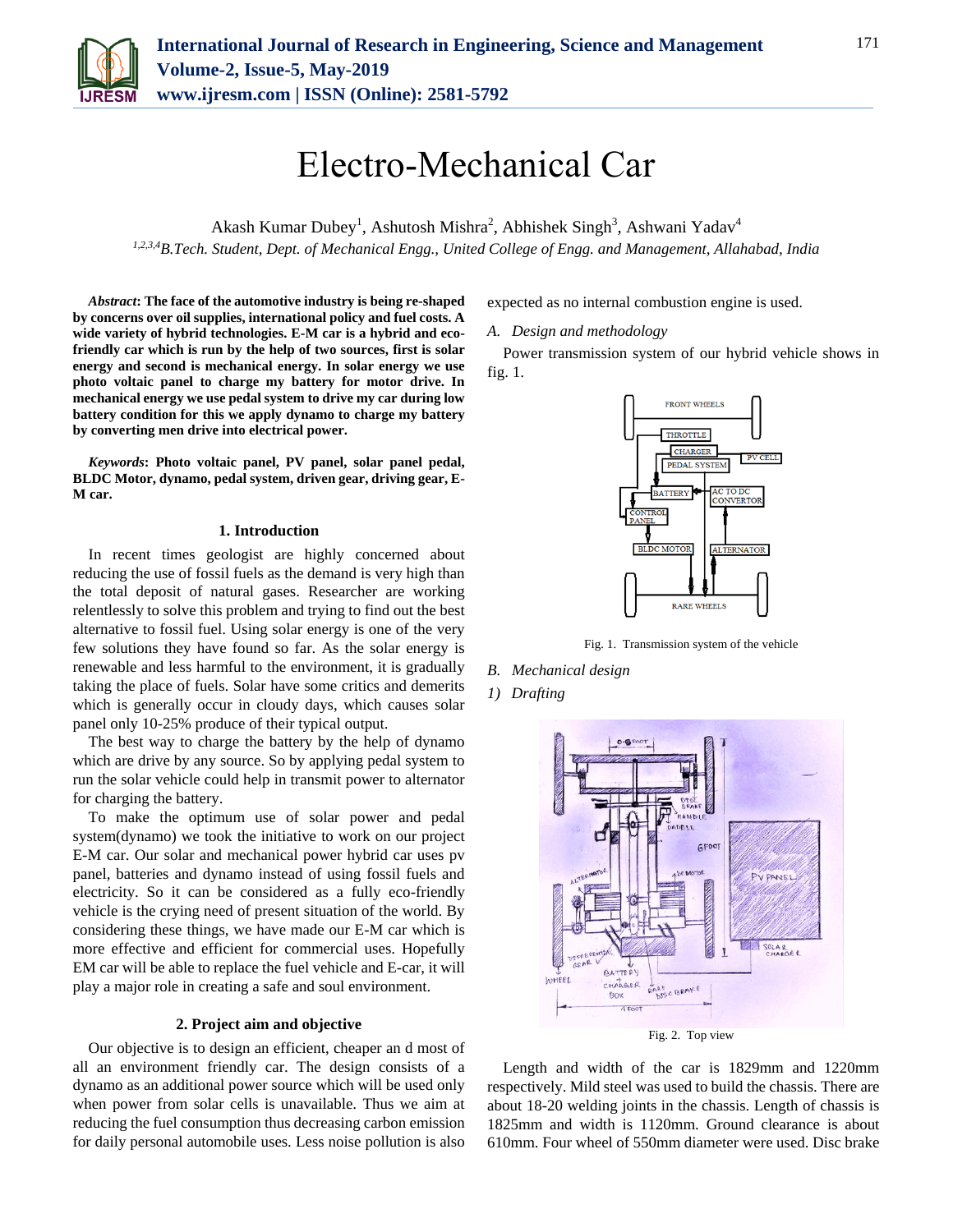

## **International Journal of Research in Engineering, Science and Management Volume-2, Issue-5, May-2019 www.ijresm.com | ISSN (Online): 2581-5792**

was used in the system. For steering system, we used rake and pinion method in steering. The Fig. 3. shows the construction of our proposed car. The top view is given in the fig. 2.



Fig. 3. Isometric view of the proposed model

## *C. Mechanical parts details*

## *1) Pedal system*

Pedal system is the main part of our car that rider pushes with their foot to propel the car during our battery were discharge. It helps in drive the alternator to charge the battery. A pedal consist of a spindle that threads into the end of the crank and a body on which the foot rest is attached, that is free to rotate on bearing with respect to the spindle.



Fig. 4. Pedal system

## *2) Brake*

We have used only one pair of rear brakes. It is a pair of Disc brakes which controlled by brake lever.



Fig. 5. Disc brake

*3) Steering system*

Steering type is rack and pinion and minimum turning radius 4.4 m.



Fig. 6. Steering System

## *4) Load and torque*

The car chassis is made of 6-foot mild steel. MS contains a maximum of 0.29% carbon and is used in almost any project. It has high toughness and also high strength so that it can carry a good amount of load. We also used differential gear instead of a chain-drive mechanism for better work of rear wheels.

## **3. Electrical design**

## *A. Solar panel*

The amount of solar energy is impressive, the 89 pet watts of sunlight reaching the Earth's surface is almost 6,000 times more than the 15 terawatts of average electrical power consumed by humans. Most of the current PV panels, with multi-crystalline silicon technology, have efficiencies between 11% and 18%, while the use of mono-crystalline silicon allows increasing the conversion efficiency of about 4%. The amount of radiation theoretically incident on Earth surface is about 1360 W/mP2P (Quaschning, 2003) and only a fraction of this energy can be converted as electrical energy to be used for propulsion. Considering that the space available for PV panels on a normal car is limited.

In order to maximize the energy captured during parking mode, we can use horizontal panels (on roof).



Fig. 7. Power curve with respect time of day

The energy from PV panels can be obtained summing up the contribution from parking (p) and driving (d) periods. While in the former case it is reasonable to assume that the PV array has an unobstructed view of the sky.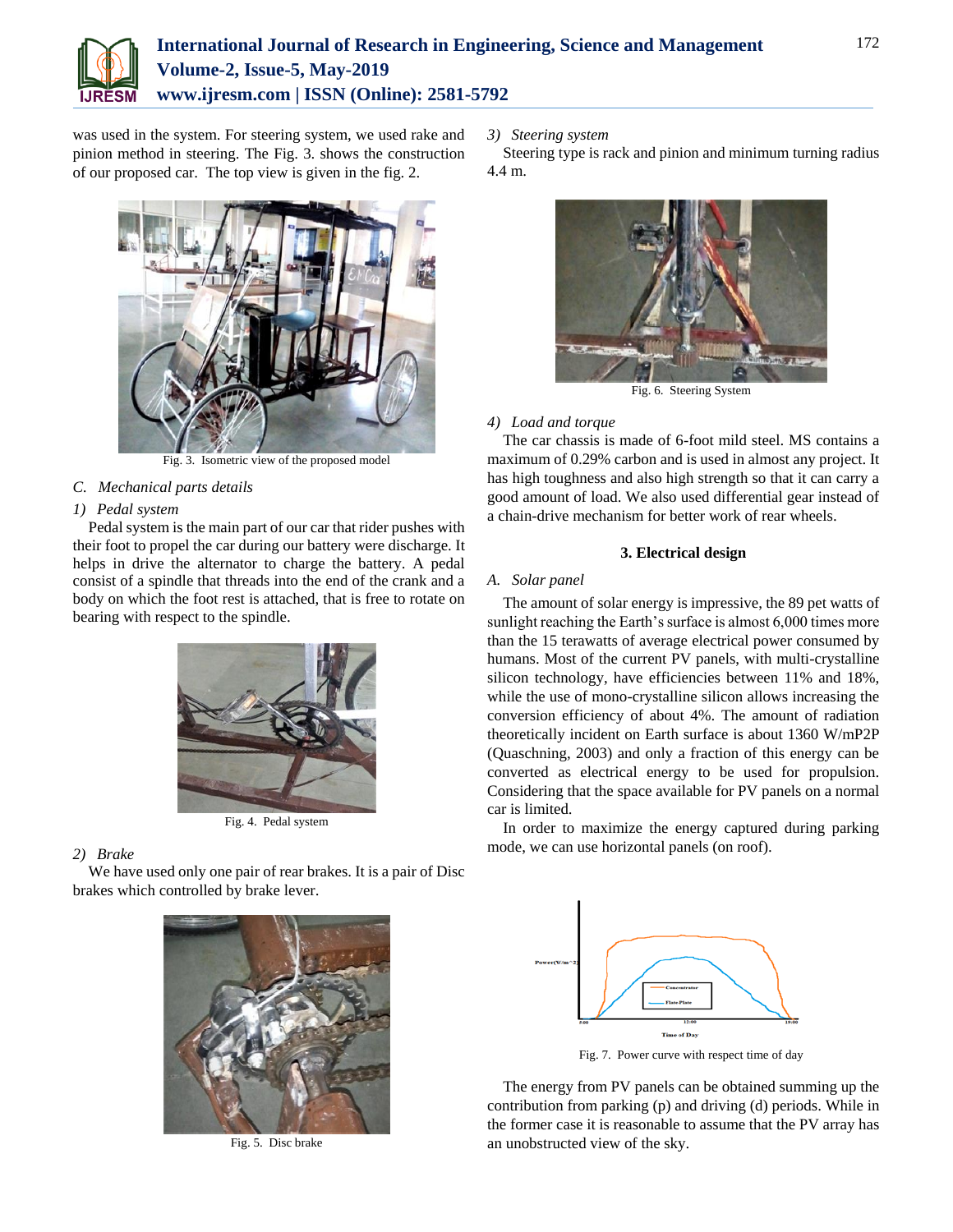



Fig. 8. Power curve with respect time of day

This hypothesis could fail in most driving conditions. Therefore, the energy captured during driving can be reduced by a factor 1. In order to estimate the fraction of daily solar energy captured during driving hours (Hc), it is assumed that the daily solar energy is distributed over sun hours (Hs). A factor 1 is then introduced to account for further degradation due to charge and discharge processes in the battery for energy taken during parking. The net solar energy available for propulsion, stored during both parking and driving modes, can therefore be expressed as:

$$
Es, p = \eta A e^{\frac{(Hs - Hc)}{Hs}} \alpha \tag{1}
$$

$$
Es, d = \eta A e^{\frac{(Hs - Hc)}{Hs}} \beta \tag{2}
$$

Where e is the average daily energy captured by solar panels in horizontal position. It has been assumed e is equal to 4.6 KWH/day. Daily radiation and clearance index in HOMER analysis is given in Fig. 7.

The energy required to drive the vehicle during the day Ed (kWh) can be computed as function of the average positive power Pav(kW) and driving hours HD:

$$
\mathrm{Ed} = \int_{HD}^{\infty} P(t) \, dt \tag{3}
$$

The instantaneous power is estimated starting from a given driving cycle, for assigned vehicle data, integrating a vehicle longitudinal dynamic model. Thus, required driving energy Ed depends on vehicle weight and vehicle cross section, which in turn depend on the sizing of the propulsion system components and on vehicle dimensions, related to solar panel area. The contribution of solar energy to the propulsion can be therefore determined as:

$$
\lambda = \frac{E \sin n}{Ed} \tag{4}
$$

$$
=\frac{Es.p + Es.d}{Ed} \tag{5}
$$

Here we have used 150 watt four solar panels. So we can gain 54.54% (approx.) power from the solar panel.

## *B. BLDC Motor*

Brushless DC motors typically have an efficiency of 85-90%, while brushed motors are usually only 75-80% efficient. Brushes eventually wear out, sometimes causing dangerous

sparking, limiting the lifespan of a brushed motor. Brushless DC motors are quiet, lighter and have much longer lifespans. Because computers control the electrical current, brushless DC motors can achieve much more precise motion control.

In our project we have used 850W, 48V BLDC Motor. Maximum rated current is 50A. Its RPM is 3600. By using 3:1 gear ratio we decrease it in 1200 RPM. Motor torque calculation.

Generated Torque:

$$
Tg = \frac{Pw \ast 9.55}{n} \tag{6}
$$

Where,  $Tg$  is the total torque, Pw is power of motor in Watt, n is rotation of motor in rpm.

For our car

$$
Tg = \frac{1100*9.55}{1200} = 8.75N-m
$$
 (7)

Required Torque:

$$
Tr = F \ast r \tag{8}
$$

Here,  $Tr$  is required torque, F is required force and r is the radius of the wheel.

#### *C. Battery*

We have used 12V lead-acid battery. Four cell of this kind of battery are connected in series to make 48V. The whole battery pack is 65 AH. It takes 8-9 hour to recharge. According to our calculation the depth of discharge of battery is 80%. At low and extremely high temperature the efficiency of battery decreases. The battery Pack capacity in AH is-

$$
Brc = \frac{Ecah * Ds}{DOD * \eta} \tag{9}
$$

Where, DOD is battery depth of discharge, Ds is battery autonomy is Temperature Correction factor which is 0:9 and Each is energy or load given in Ampere hour.

#### *D. Dynamo*

In our design we use dynamo of 48V 90Ah helps to generate electrical energy when our battery got discharge.

## **4. Control system**

*A. Solar charger*



Fig. 9. Solar charger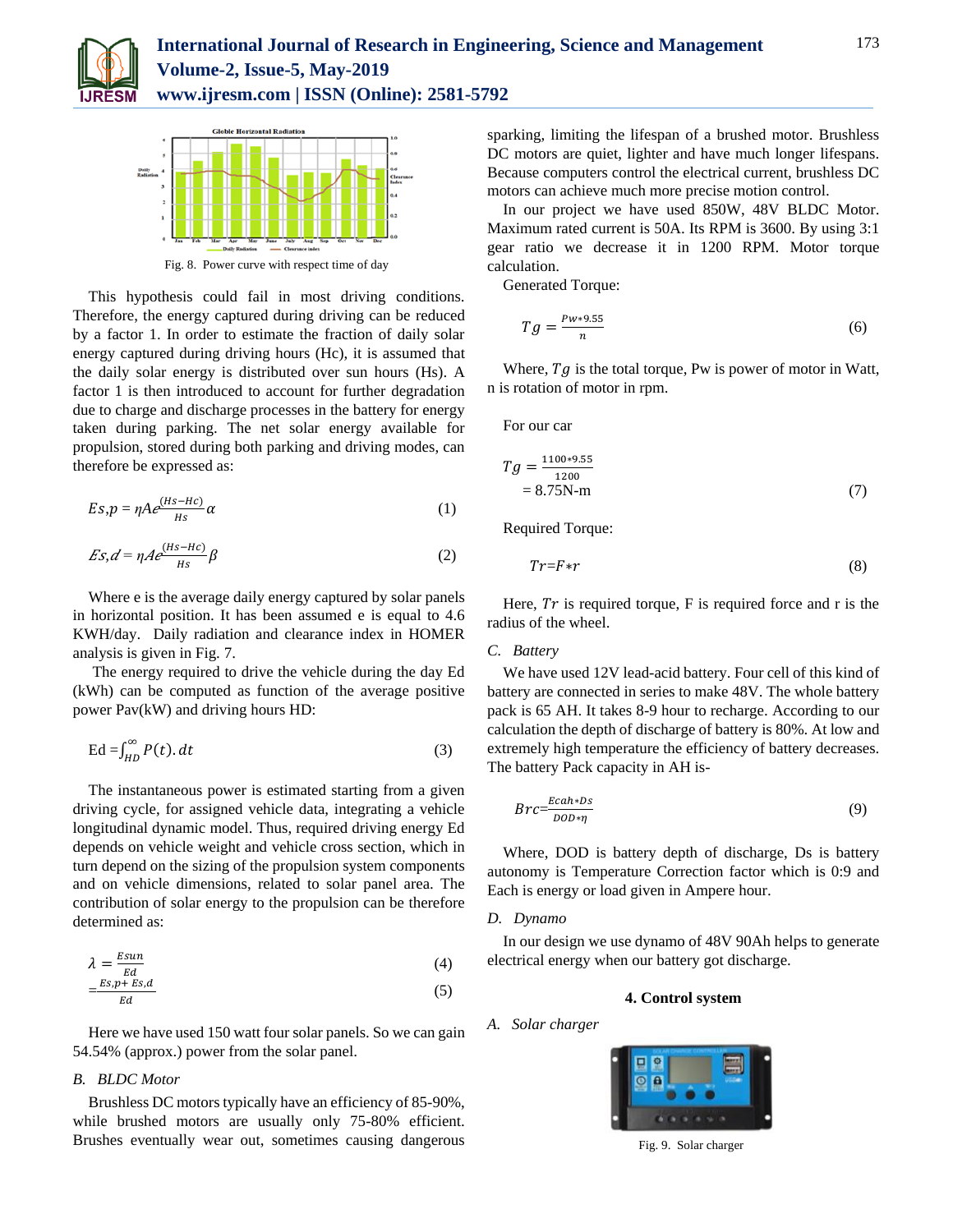

To charge the battery pack efficiency we have used the solar charger.

## *B. Voltage controller*

To control the Speed of the motor we have used a voltage controller which will be connected with throttle. In the basis rotation in anticlockwise and clockwise it will generate a pulse in the controller which will control the provided voltage of the motor. Fig. 10. shows the control module.



Fig. 10. Controller module of proposed model

## **5. Solar charging system**

## *A. Solar charging system*

This idea can be help in the case of long driving. The solar charging station can be built by using solar panels along with the CNG stations. The solar panels will store the energy in a battery during the day.



Fig. 11. Monocrystalline PV panels

## **6. Dynamo charging system**



Fig. 12. Dynamo system of proposed model

The most common problem for solar powered vehicle is that cannot provide required efficiency due to lack of solar radiation and sky clearance during rainy season and winter render it unable to function properly, in this problem we used dynamo which is driven by the pedal system and convert mechanical energy into electrical energy and this alternating energy could converted into pulsating direct current by using bridge rectifier after that we connect it to capacitor to covert pulsating DC into linear flow.

#### **7. Features and advantages of proposed E-M Car**

In the recent years, comprehensive research work is going on for the development of solar powered electric vehicles. The most common problem for solar powered vehicle is that none of the solar panels are available that can provide required efficiency. Also, Lack of solar radiation and sky clearance during rainy season and winter renders it unable to function properly. Keeping this in mind, our project was designed to mitigate these problem as much as possible. The new techniques adopted are dynamo system

## *A. Maximizing the panel area tray system*

As the E-M car is prevalently a solar hybrid, the area of solar panel used is an important criterion to consider the sustainability of the vehicle. Four 800mm x 200mm panels is used on roof of the vehicle to generate power from the solar radiation. It is possible to generate double power by increasing the panel size twice.

The E-M car provides some facilities that benefit the mankind and pollution free environment. Since this is an ecofriendly car it hardly affects the environment hence pollution is reduced. The weight is significantly lower than the traditional vehicle. Also it provides comfortable driving experience with less noise and vibration. The car offers simple design and low manufacturing cost. Besides Being cost-efficient the three seated E-M car can be popular to every walk of life. Dynamo can be used for back-up power generation. It can be useful in both rainy and winter season.

## **8. Conclusion**

This solar powered hybrid vehicle, designed by integrating battery powered motor and backup dynamo with photovoltaic panels, can represent a valuable solution for both energy saving and ecological problems, especially for urban usage. We have forced on the technological issues and challenges faced by gridplugged hybrid electric vehicles in relation to components which can be used for design consideration and selection of electric motor and battery bank, controller circuits. Significant reduction of greenhouse gas emissions can be achieved through a simultaneous use of various technological aspects, such as method we present such as photovoltaic cell, using dynamo in vehicles. This type of car does not create much pollution so it is beneficial for environment. The cost of production is low and maintenance cost is minimal. Hence this car is very economical and Environmental friendly than the conventional fuel driven cars.